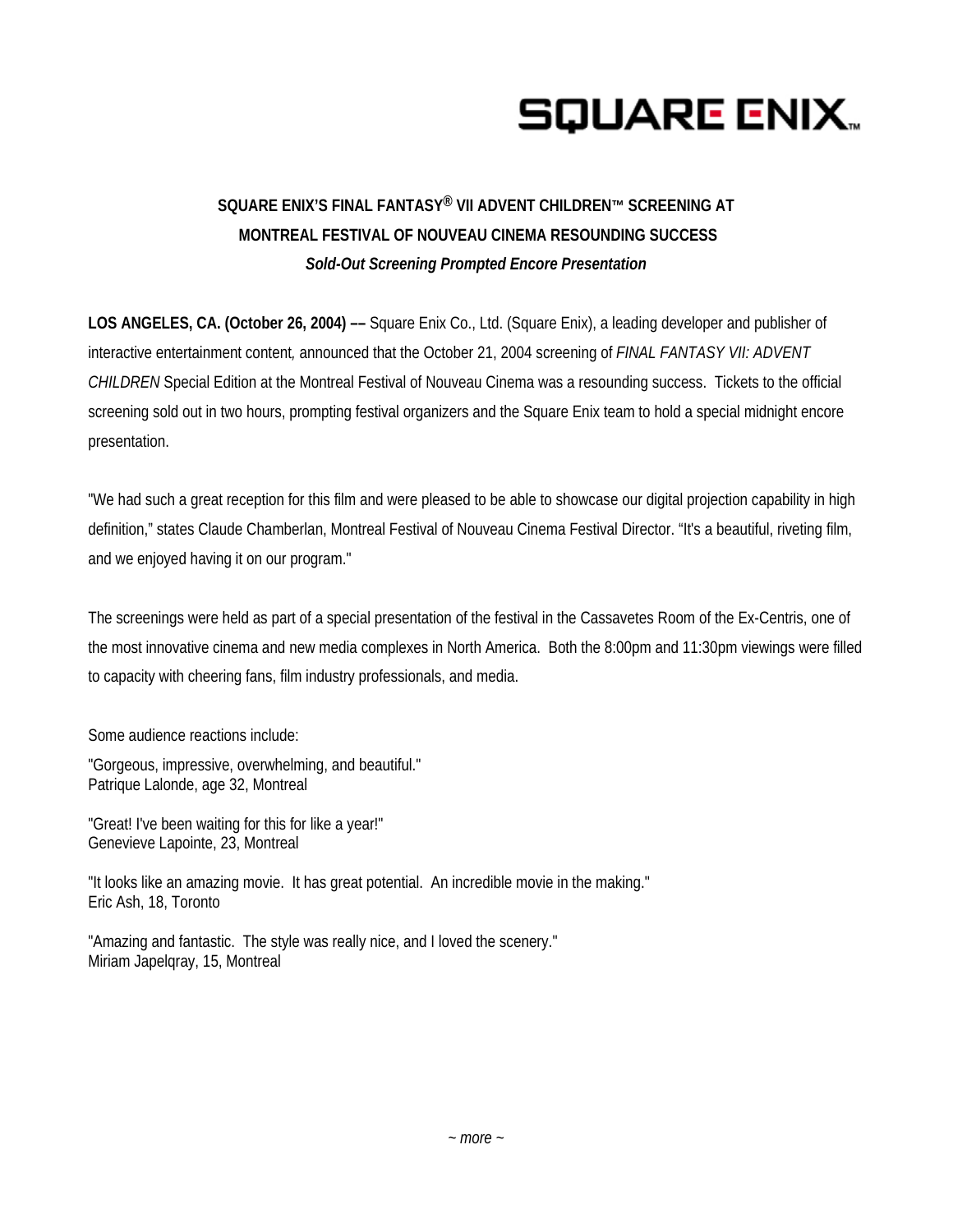This direct-to-DVD CG-animated sequel to FINAL FANTASY VII, one of the best-selling PlayStation® video games of all time, was first shown to a capacity audience at the 61<sup>st</sup> Venice International Film Festival on September 4, 2004, in Venice, Italy. *FINAL FANTASY VII ADVENT CHILDREN* was shown as part of "Venezia Digitale," the new digital image category of the film festival. As part of the festival organizer's efforts to usher in the new wave of digital entertainment, *FINAL FANTASY VII ADVENT CHILDREN* was well-received by the media and fans who attended.

### *About FINAL FANTASY VII ADVENT CHILDREN*

*FINAL FANTASY VII ADVENT CHILDREN* is a fully developed, CG sequel to FINAL FANTASY VII, the seminal 1997 PlayStation hit. Through 70 minutes of beautifully crafted DVD content, *FINAL FANTASY VII ADVENT CHILDREN* revisits the rich universe and memorable characters of FINAL FANTASY VII two years after its dramatic conclusion. Technological advancements bring a visually stunning new look to the city of Midgar and its residents.

FINAL FANTASY VII, originally released for the PlayStation game console on January 31, 1997 in Japan and September 7, 1997 in North America, redefined the standard for role-playing games (RPGs) and has since achieved record-shattering sales of over 9 million units worldwide. Fans have long requested a sequel, and with *FINAL FANTASY VII ADVENT CHILDREN*, their wishes are granted. The product is currently in development and scheduled for release in late 2004 in Japan.

Two years after the events of *FINAL FANTASY VII*, the ruins of Midgar stand as testament to the sacrifices that were made in order to bring peace. However, the world will soon face a new menace. A mysterious illness is spreading fast. Old enemies are astir. And Cloud, who walked away from the life of a hero to live in solitude, must step forward yet again…

The *FINAL FANTASY VII ADVENT CHILDREN* development team includes:

Director - Tetsuya Nomura (FINAL FANTASY X, KINGDOM HEARTS®) Co-Director - Takeshi Nozue (FINAL FANTASY IX, FINAL FANTASY X, KINGDOM HEARTS) Scenario - Kazushige Nojima (STELLAVISTA LTD.) (FINAL FANTASY X, KINGDOM HEARTS) Art Director - Yusuke Naora (FINAL FANTASY X) Composer - Nobuo Uematsu (FINAL FANTASY series) Producers - Yoshinori Kitase (FINAL FANTASY X, KINGDOM HEARTS) and Shinji Hashimoto (FINAL FANTASY VIII, KINGDOM HEARTS) Mechanical/Creature Design - Takayuki Takeya (Freelance) (ZEIRAM, MECHANICAL VIOLATOR HAKAIDER)

More information on *FINAL FANTASY VII ADVENT CHILDREN* can be found on the Internet at http://www.squareenix.co.jp/dvd/ff7ac/ (currently only available in Japanese).